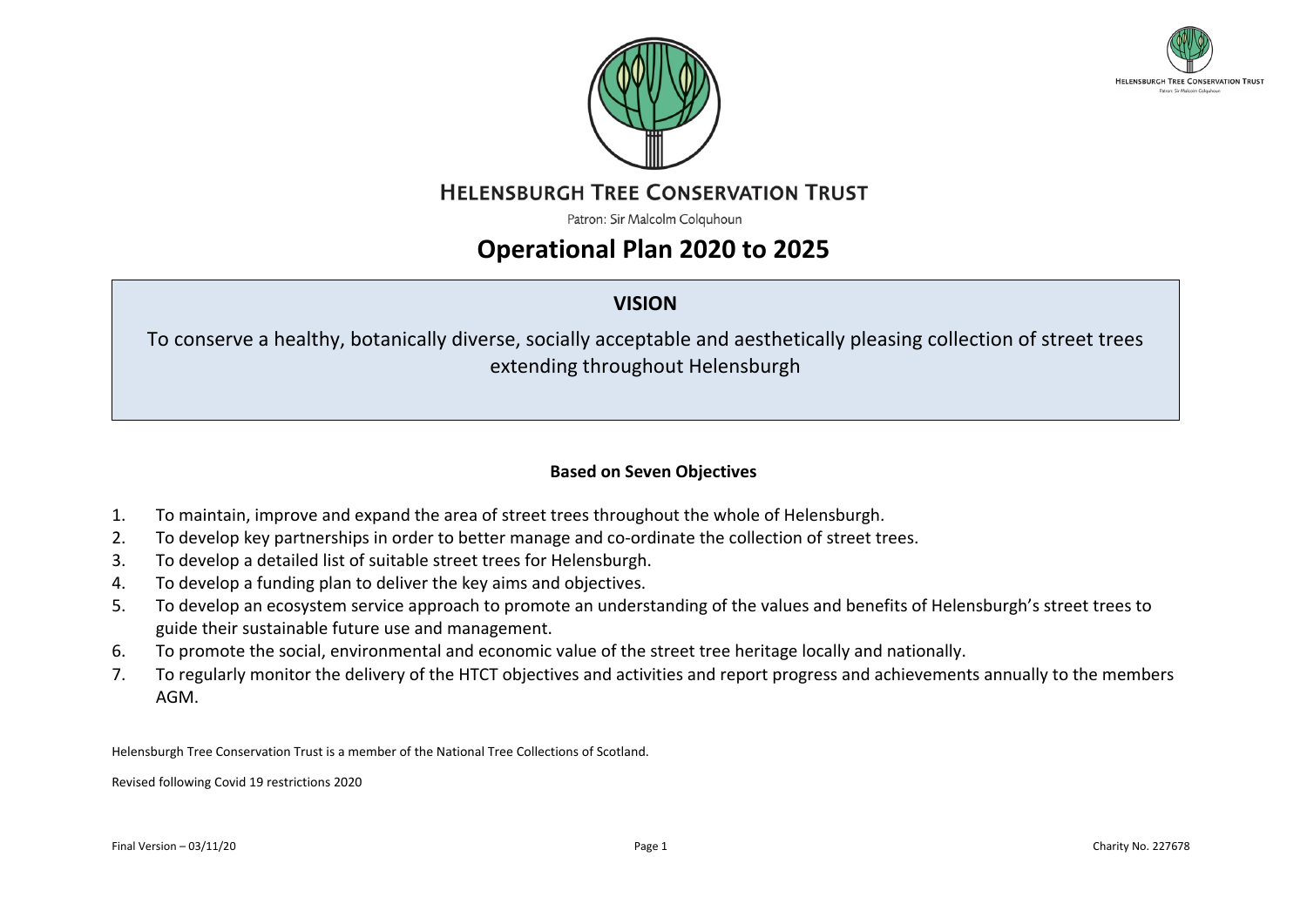

| <b>Objective One</b>                                                                                                                                                             |                                                                                                                                                                                                                           | To maintain, improve and expand the area of street trees throughout Helensburgh               |                 |                    |               |                             |
|----------------------------------------------------------------------------------------------------------------------------------------------------------------------------------|---------------------------------------------------------------------------------------------------------------------------------------------------------------------------------------------------------------------------|-----------------------------------------------------------------------------------------------|-----------------|--------------------|---------------|-----------------------------|
| <b>Lawrence Hill</b>                                                                                                                                                             |                                                                                                                                                                                                                           |                                                                                               |                 |                    |               |                             |
| <b>Target</b>                                                                                                                                                                    | <b>Actions</b>                                                                                                                                                                                                            | <b>Activity</b>                                                                               | <b>Priority</b> | <b>Target Date</b> | <b>Budget</b> | <b>Support</b>              |
| 1.1 The health of the street<br>trees is improved through a<br>continued replacement and<br>planting scheme.                                                                     | 1.1.1 Develop an annual<br>planting plan.                                                                                                                                                                                 | By 30 <sup>th</sup> August each year annual plan to<br>be agreed.                             | A               | August 2020        | N/A           | ALL to agree<br>final plan. |
|                                                                                                                                                                                  |                                                                                                                                                                                                                           | Minimum 30 new trees/year to be<br>planted.                                                   | B               |                    | <b>fxx</b>    |                             |
|                                                                                                                                                                                  | 1.1.2 Develop an annual<br>removal plan.                                                                                                                                                                                  | Remove up to 15 trees/year based on<br>traffic light system.                                  |                 |                    | <b>fxx</b>    |                             |
|                                                                                                                                                                                  | 1.1.3 Work closely with Council<br>and others to manage<br>removals, agree lead to<br>maintain contact.                                                                                                                   | Annual liaison with Council and others?<br>Luss Estates, residents and other<br>stakeholders. | B               |                    | N/A           |                             |
| 1.2 Ten-year plan (reviewed<br>after five years) developed<br>together with a fully developed<br>traffic light system for the<br>replacement and new planting<br>of street trees | 1.2 Develop a traffic light<br>system and associated plan.<br>Red Immediate action required.<br><b>Amber</b> Requires regular<br>monitoring and remedial<br>action.<br><b>Green</b> Normal monitoring and<br>maintenance. | Review every five years and maintain<br>updated digital plan.                                 | $\mathsf{A}$    | <b>March 2021</b>  | N/A           | <b>JS</b>                   |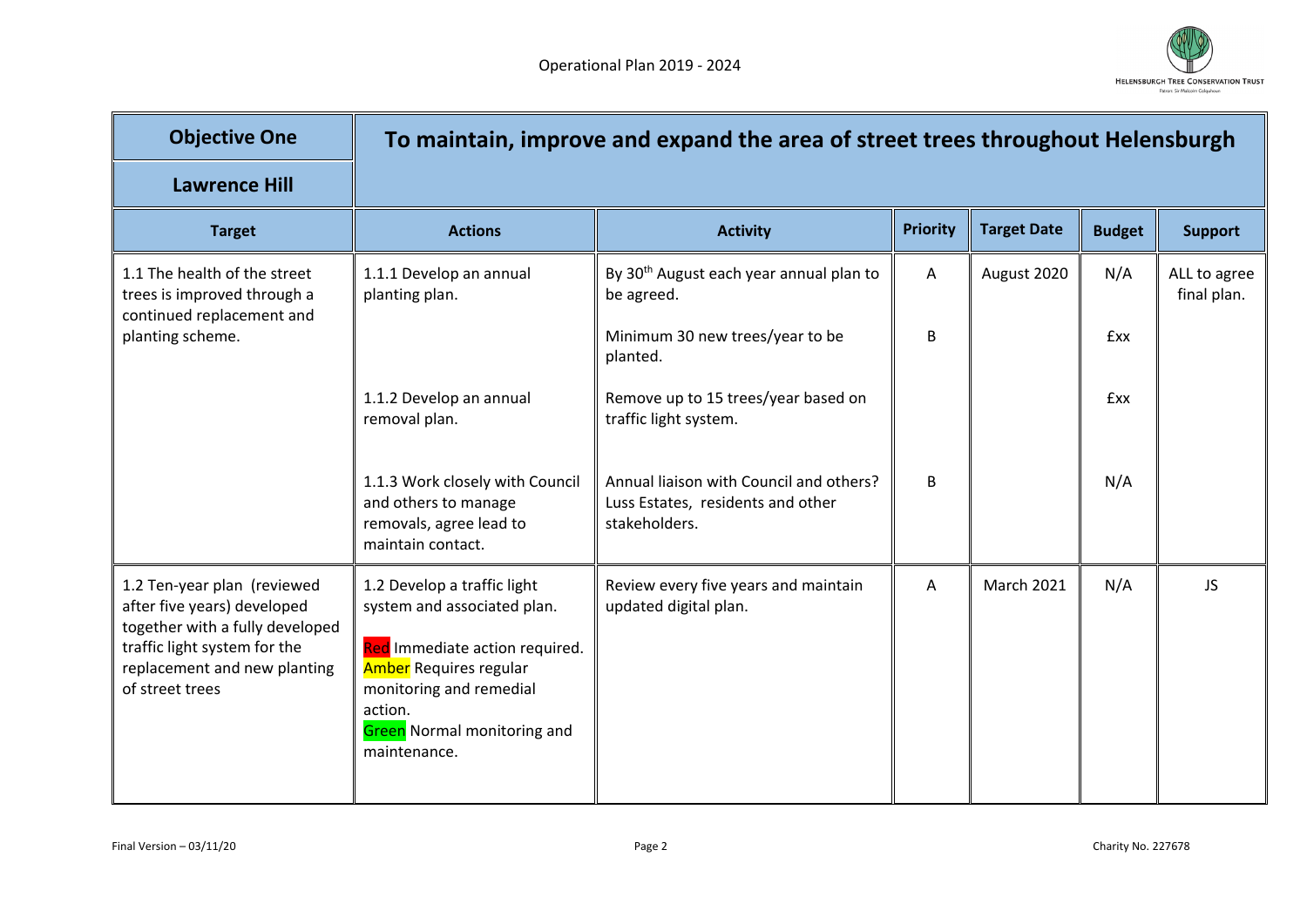

| <b>Objective Two</b>                                                                    |                                                                                                                | To develop key partnerships in order to better manage and co-ordinate the collection                                                                                                                                                      |                 |                           |               |                               |
|-----------------------------------------------------------------------------------------|----------------------------------------------------------------------------------------------------------------|-------------------------------------------------------------------------------------------------------------------------------------------------------------------------------------------------------------------------------------------|-----------------|---------------------------|---------------|-------------------------------|
| <b>Sandy Kerr</b>                                                                       |                                                                                                                | of street trees                                                                                                                                                                                                                           |                 |                           |               |                               |
| <b>Target</b>                                                                           | <b>Actions</b>                                                                                                 | <b>Activity</b>                                                                                                                                                                                                                           | <b>Priority</b> | <b>Target date</b>        | <b>Budget</b> | <b>Support</b>                |
| 2.1 Volunteer policy guidance<br>developed                                              | 2.1.1 Develop a Volunteer<br>Policy                                                                            | Completion of a Volunteer guidance<br>document.                                                                                                                                                                                           | Α               | April/May<br>2021         | N/A           | Find a<br>suitable<br>trustee |
|                                                                                         | 2.1.2 Develop an annual<br>Volunteer programme and<br>publish by 30 <sup>th</sup> April each year.             | To include:-<br>Work parties (agreed dates)<br>$\bullet$<br>Approved Training (tool box)<br>$\bullet$<br>Series of annual Events e.g. annual<br>$\bullet$<br>Tree Guardian Event. What sort of<br>event? Briefings and<br>demonstrations. | B               | Jan 2021                  | <b>fxx</b>    |                               |
|                                                                                         | 2.1.3 Establish suitable<br>volunteer tool bank.                                                               | Agreed list of tools (tool list and each<br>tool to be branded) Hand tools                                                                                                                                                                | A               | Jan 2021                  | <b>fxx</b>    |                               |
|                                                                                         | 2.1.4 Formulate a Health and<br>Safety Plan                                                                    | <b>Produce draft Method Statements</b><br>complete with Risk Assessments.                                                                                                                                                                 | AA              | Before next<br>work party | N/A           |                               |
| 2.2 Key partnerships/<br>stakeholders in place together<br>with partnership agreements. | 2.2.1 Develop a list of all<br>maintenance tasks and marry<br>these against potential<br>partners/stakeholders | Compile database of tasks and list<br>potential partners                                                                                                                                                                                  | B               | 2021                      | N/A           | Find a<br>suitable<br>trustee |
|                                                                                         | 2.2.2 Develop a list of key<br>management task and marry<br>these against potential<br>partners                | Compile database of tasks and list<br>potential partners                                                                                                                                                                                  | B               |                           |               | LH                            |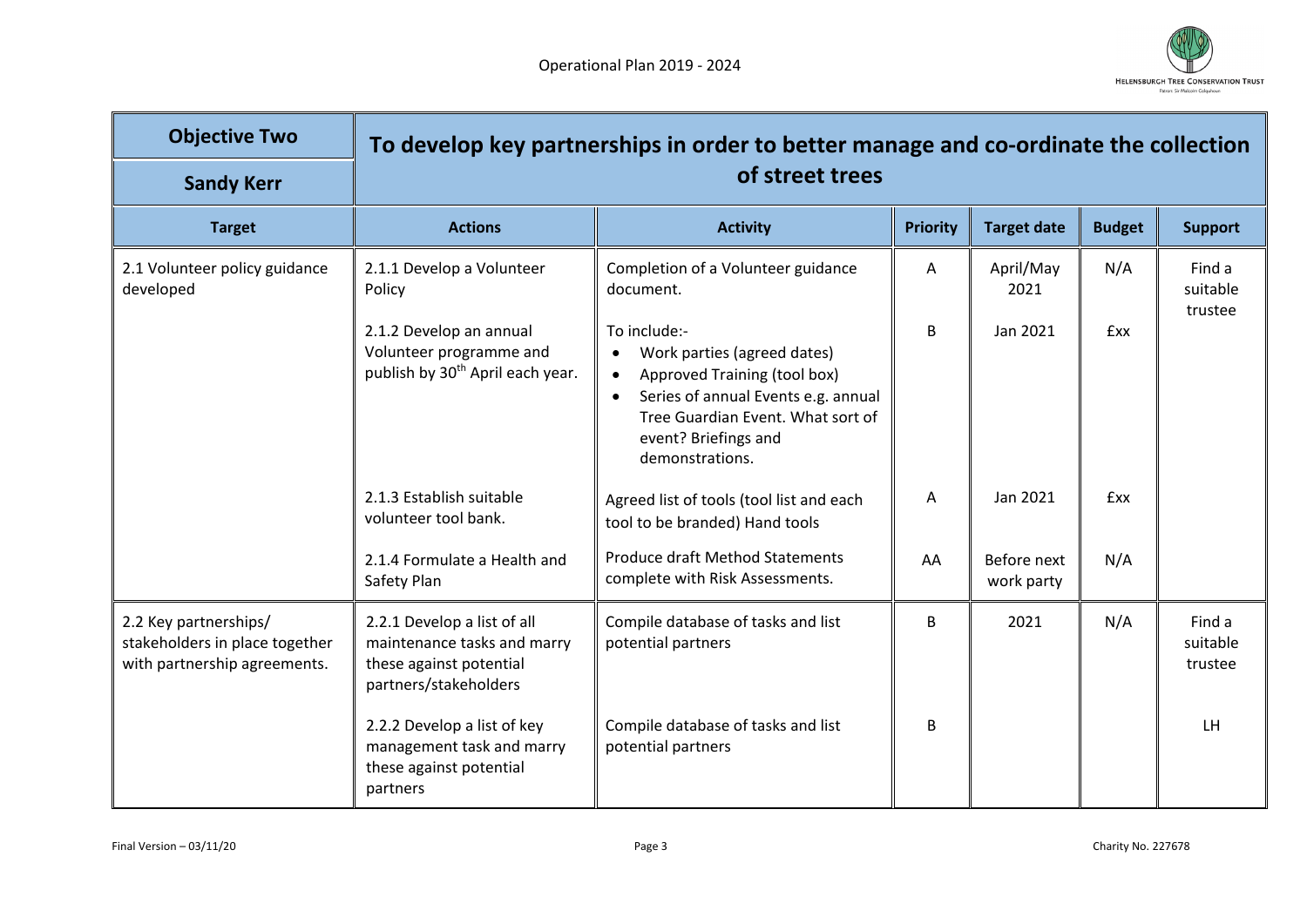

|                                                                                        | 2.2.3 Develop a basic<br>partnership agreement                                                                                                                       | Potential partners to be listed and to<br>$inc.$ :-<br>Argyll & Bute Council (A&BC) education<br>and Amenity<br>Luss -Estates Company<br>Local residents' associations.                                                                                                                                                                                                                                           | B            |            |     |    |
|----------------------------------------------------------------------------------------|----------------------------------------------------------------------------------------------------------------------------------------------------------------------|-------------------------------------------------------------------------------------------------------------------------------------------------------------------------------------------------------------------------------------------------------------------------------------------------------------------------------------------------------------------------------------------------------------------|--------------|------------|-----|----|
|                                                                                        | 2.2.4 Maintain directory of<br>contacts/partners and update<br>annually.                                                                                             | Allocate each contact to a Trustee to<br>ensure regular communication and<br>links are maintained. Partners to inc: -<br>Tree Guardian- promotion (does<br>Ann need someone to take this<br>on) Should Ann be asked to carry<br>on?<br>A&BC Amenity Services and tree<br>officer.<br><b>A&amp;BC Planning</b><br>$\bullet$<br>ACT Who?<br>National tree collections<br>Scottish Forestry<br><b>Woodland Trust</b> | $\mathsf{C}$ | 2022       |     |    |
| 2.3 Suppliers for a more diverse<br>range of trees identified and<br>links established | 2.3.1 Development of a tool to<br>help manage supplier details<br>To include:<br>Suppliers of trees<br>Supply and plant trees<br>Maintenance of trees<br>Tree donors | Development of a database<br>List of potential suppliers to include:<br>Tree nurseries<br>$\bullet$<br>Royal Botanic Garden Edinburgh<br>$\bullet$<br><b>Hillier Arboretum</b><br>$\bullet$<br><b>Alnwick Gardens</b><br>$\bullet$<br>Scottish Heritage Fruit Trees (John<br>$\bullet$<br>Hancox) National Tree Collections<br>of Scotland                                                                        | B            | April 2021 | N/A | JS |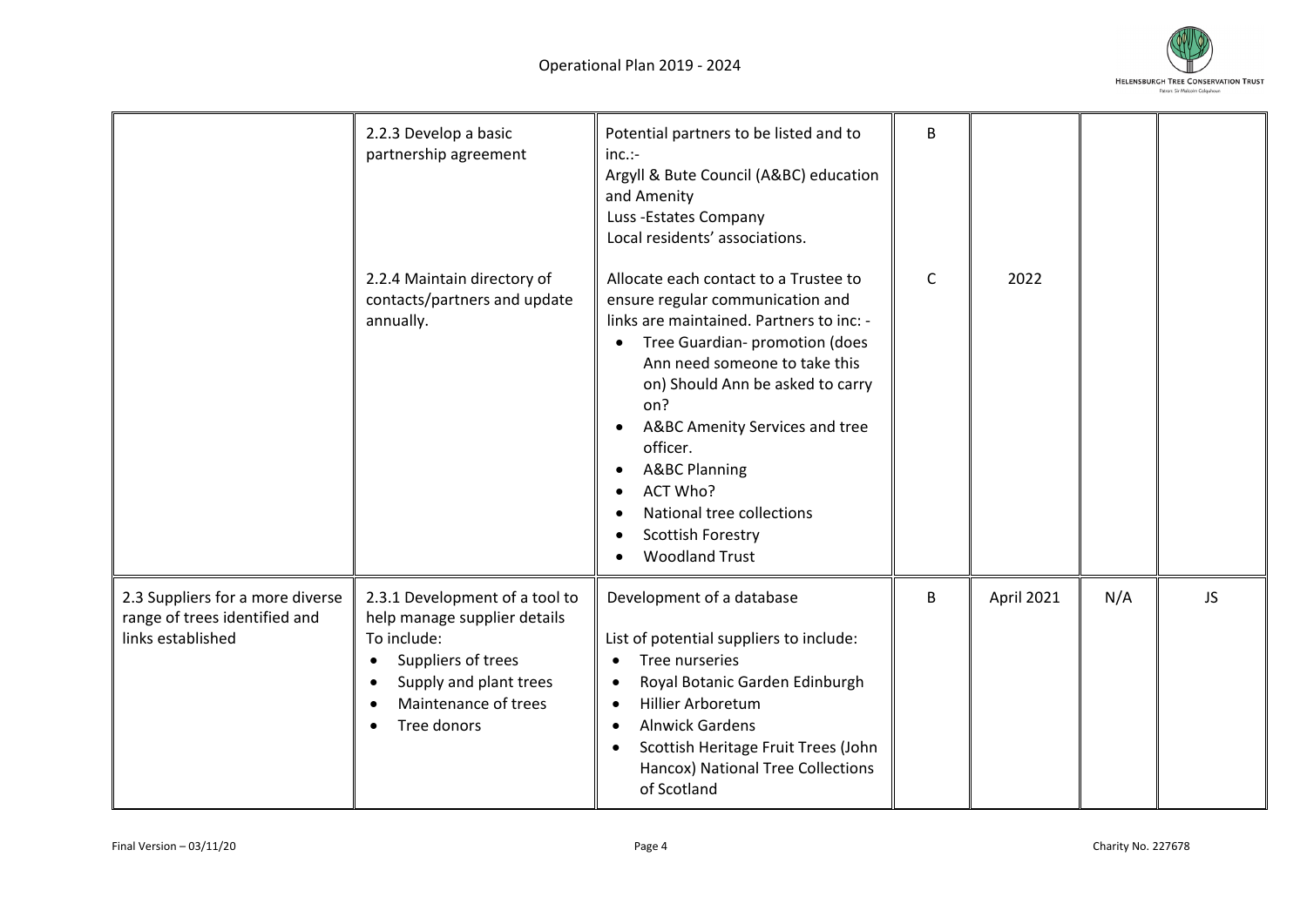

| 2.4 Statement on best practice<br>for tree maintenance and<br>management produced | 2.4.1 Research a suitable best<br>practice/standard for tree<br>management | Discuss and agree approach at April<br>2021 meeting | A | April 2021  | N/A | JS |
|-----------------------------------------------------------------------------------|----------------------------------------------------------------------------|-----------------------------------------------------|---|-------------|-----|----|
|                                                                                   | 2.4.2 Agree tree guard design                                              | Adopt best practice/standard                        |   | August 2020 |     |    |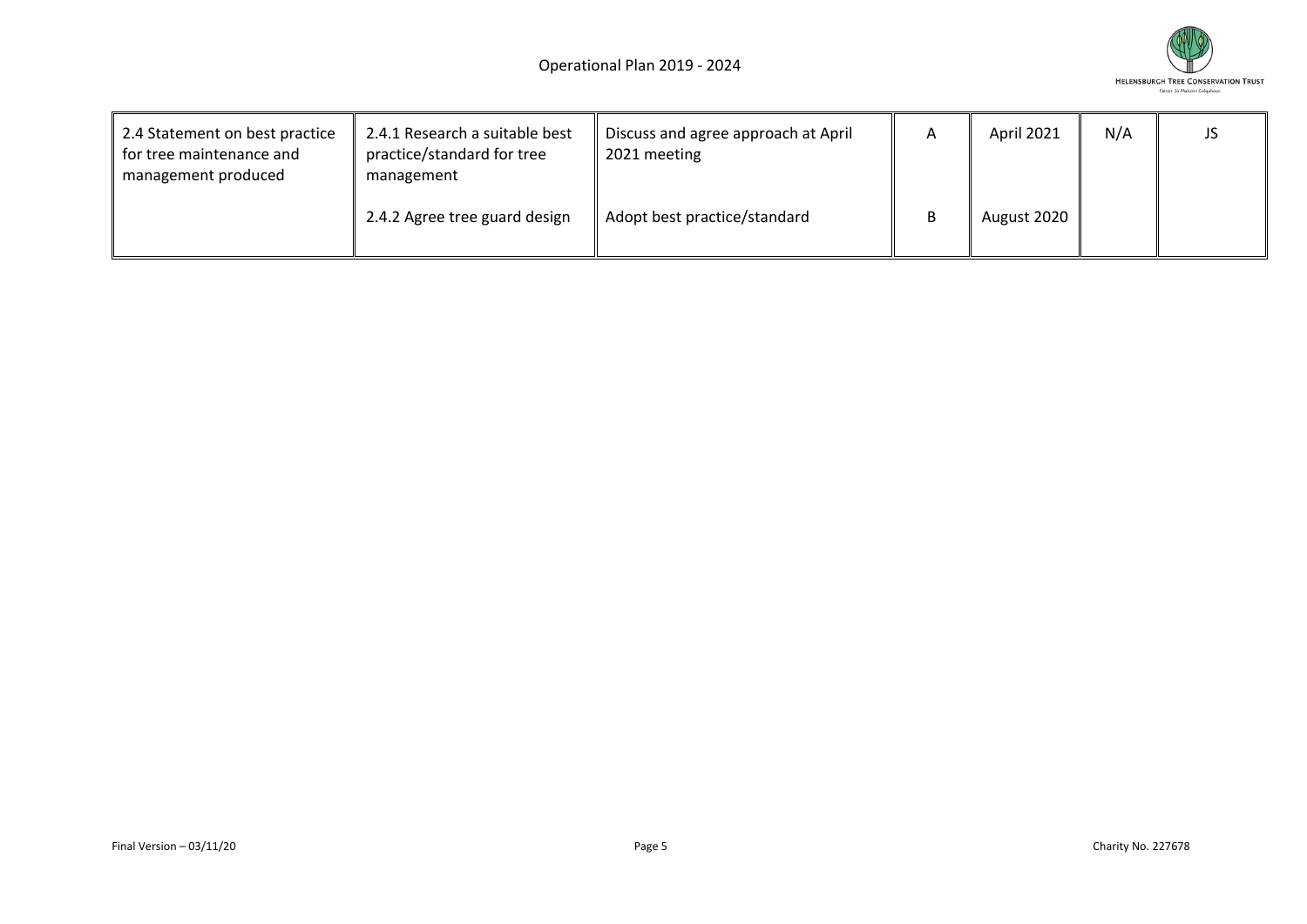

| <b>Objective Three</b>                              |                                                                                                                          | To develop a detailed list of suitable street trees for Helensburgh                                        |                 |                    |               |                |  |  |  |
|-----------------------------------------------------|--------------------------------------------------------------------------------------------------------------------------|------------------------------------------------------------------------------------------------------------|-----------------|--------------------|---------------|----------------|--|--|--|
| <b>Jon Simmons</b>                                  |                                                                                                                          |                                                                                                            |                 |                    |               |                |  |  |  |
| <b>Target</b>                                       | <b>Actions</b>                                                                                                           | <b>Activity</b>                                                                                            | <b>Priority</b> | <b>Target date</b> | <b>Budget</b> | <b>Support</b> |  |  |  |
| 3.1 Tree selection Criteria<br>developed and agreed | 3.1.1 Develop tree selection<br>criteria                                                                                 | Approval of selection criteria by<br><b>Trustees</b>                                                       | A               | Nov 2020           | N/A           |                |  |  |  |
| 3.2 Database of suitable<br>street trees developed  | 3.2.1 Develop a database of<br>suitable street trees<br>3.2.2 Allocate each street with<br>suitable trees using database | Draft list produced<br>$\bullet$<br>Approval of tree selection<br>Agree a target of five streets per year. | A               | April 2021         | N/A           | ALL            |  |  |  |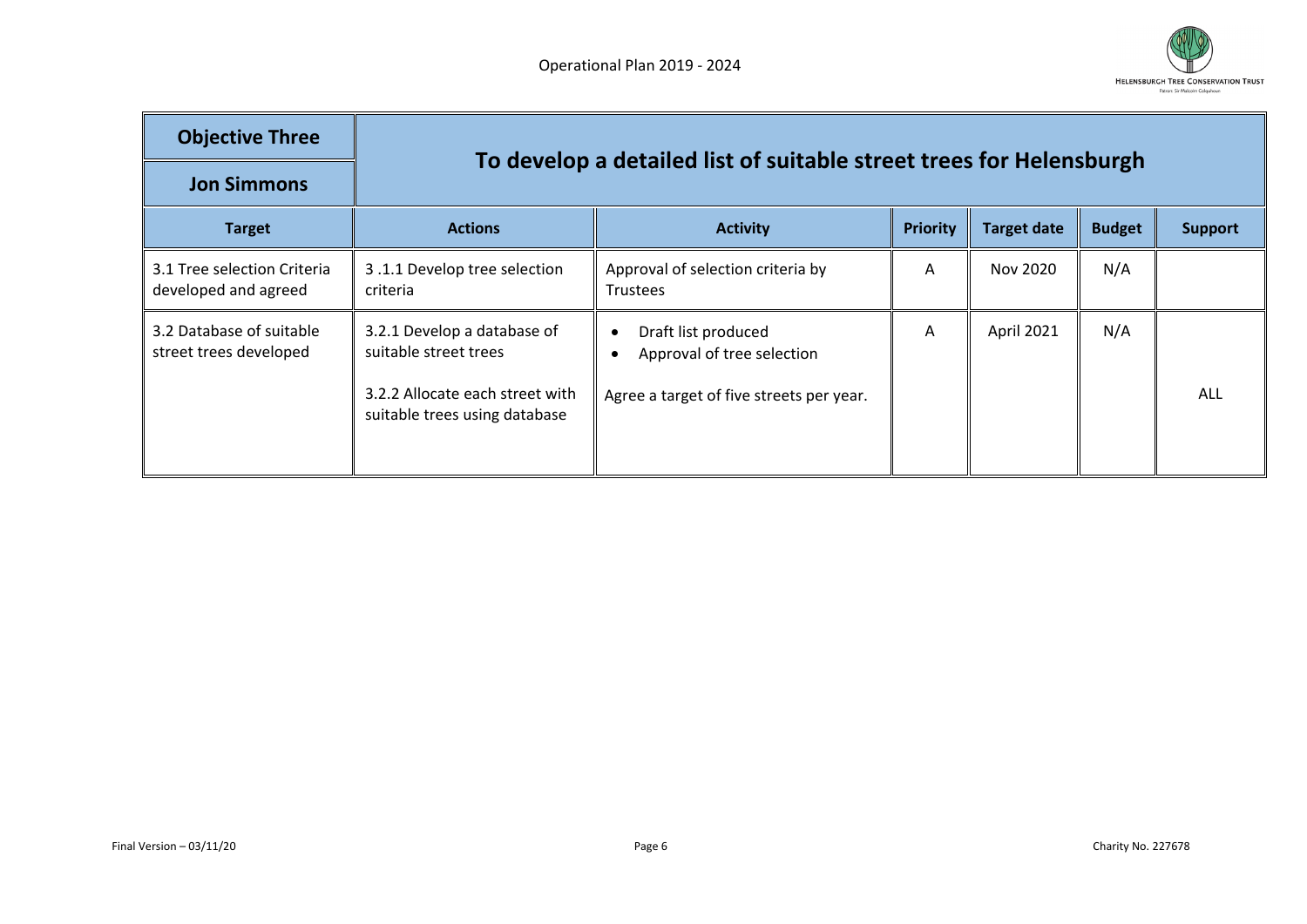

| <b>Objective Four</b><br><b>Sandy Kerr</b>                       |                                                                                                                      | To develop a funding plan to deliver the key aims and objectives                                                                        |                 |                      |               |                |
|------------------------------------------------------------------|----------------------------------------------------------------------------------------------------------------------|-----------------------------------------------------------------------------------------------------------------------------------------|-----------------|----------------------|---------------|----------------|
| <b>Target</b>                                                    | <b>Actions</b>                                                                                                       | <b>Activity</b>                                                                                                                         | <b>Priority</b> | <b>Target date</b>   | <b>Budget</b> | <b>Support</b> |
| 4.1 An agreed annual<br>funding plan                             | 4.1.1 Develop an annual<br>funding plan to deliver agreed<br>activities and works                                    | Funding plan template agreed<br>$\bullet$<br>Using agreed template agree<br>$\bullet$<br>annual works and activity list to be<br>funded | A<br>A          | Nov 2020<br>Nov 2020 | N/A           | LH.            |
|                                                                  |                                                                                                                      | Agree lead to take funding plan<br>٠<br>forward                                                                                         | A               | Nov 2020             |               | <b>ALL</b>     |
|                                                                  | 4.1.2 Review plan annually                                                                                           | Review and update annual funding<br>$\bullet$<br>plan                                                                                   | B               | Nov 2020             |               | <b>RW</b>      |
|                                                                  | 4.1.3 Consider fund raising to<br>appoint a short-term post<br>holder to assist with the<br>development of the Trust | Discuss and agree<br>$\bullet$                                                                                                          | C               | 2023                 |               | ALL            |
| 4.2 An annual basic budget<br>to deliver the operational<br>plan | 4.2.1 Agree basic costs against<br>each objective                                                                    | Develop annual agreed budget<br>$\bullet$<br>allocation.                                                                                | A               | 2020                 | N/A           | <b>RW</b>      |
|                                                                  | 4.2.2 Manage budget                                                                                                  | Report on budget at each directors<br>$\bullet$<br>meeting and the AGM                                                                  |                 |                      |               | <b>RW</b>      |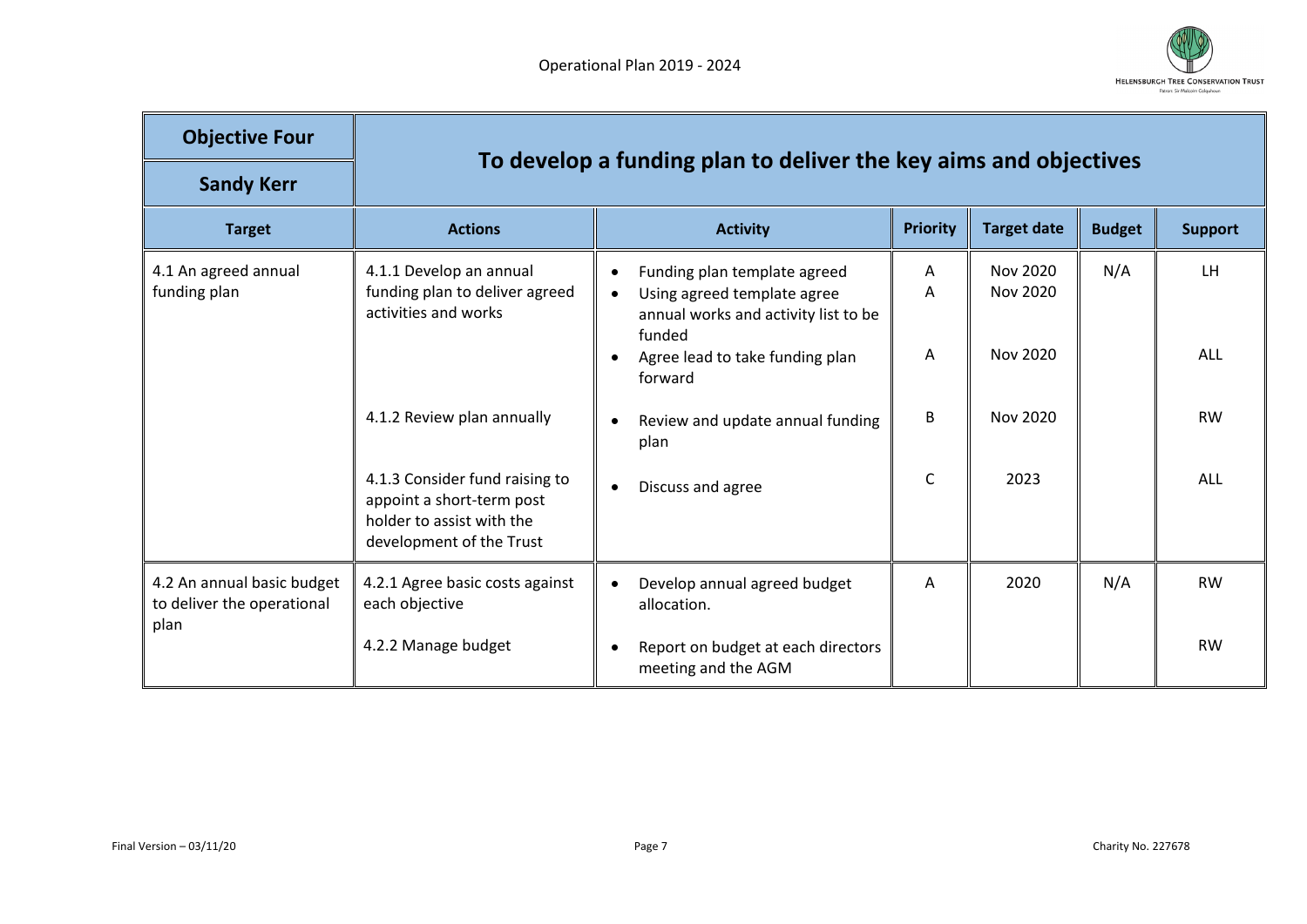

| 4.3 Annual sponsors<br>located to fund and<br>promote HTCT objectives. | 4.3.1 Develop a sponsorship<br>plan looking at promotional<br>and funding opportunities | Agree who to take the lead | 2024 | <b>fxx</b> | <b>TBC</b> |
|------------------------------------------------------------------------|-----------------------------------------------------------------------------------------|----------------------------|------|------------|------------|
|                                                                        | 4.3.2 Manage and review<br>sponsors annually                                            |                            |      |            |            |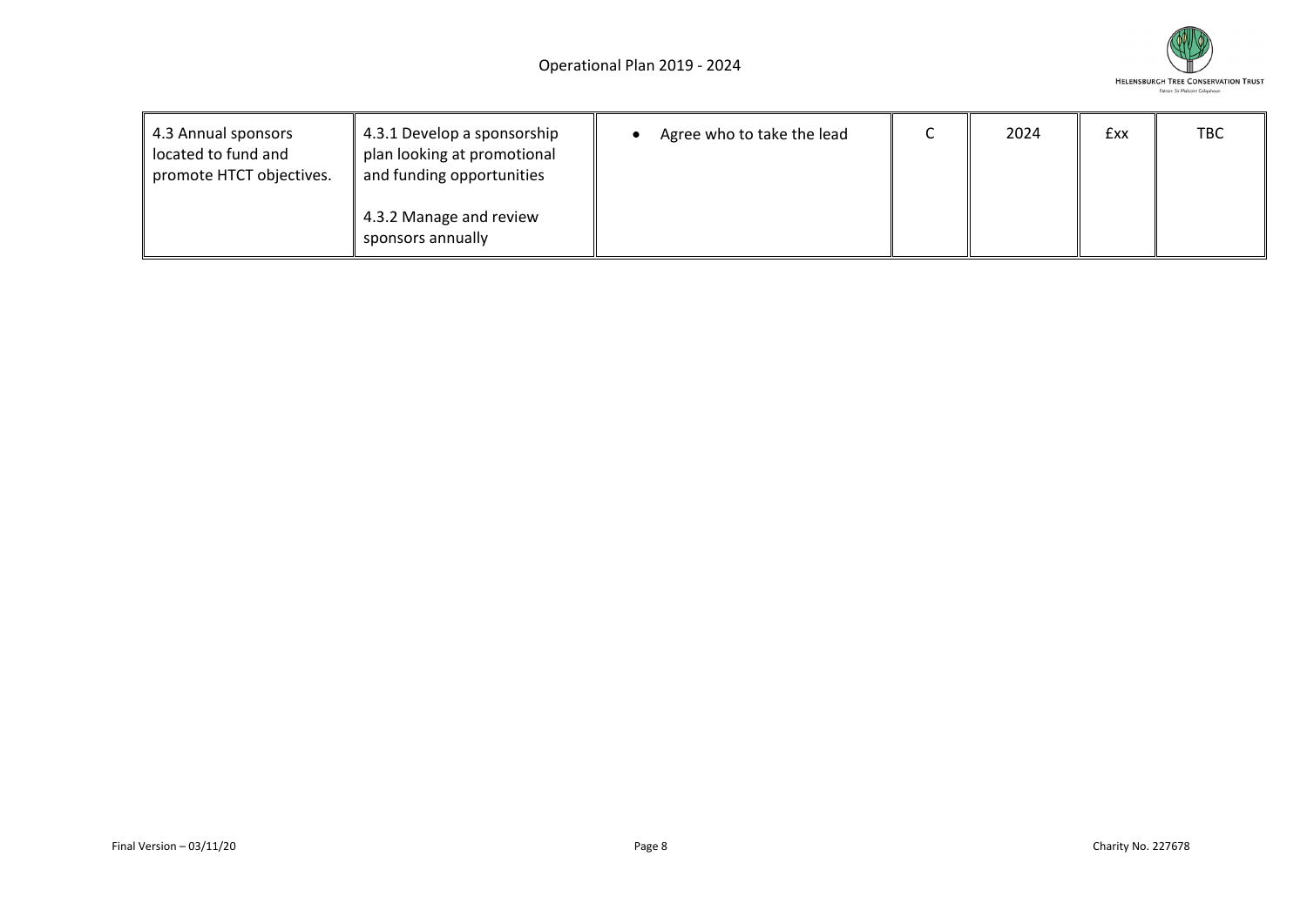

| <b>Objective Five</b><br><b>Rolf Krezdorn</b>                                                                                                                      |                                                                                                                                                                                                            | To develop an ecosystem service approach to understanding the values and benefits of<br>Helensburgh's street trees to guide their sustainable future use and management                                                                                                           |                 |                    |                                                      |                |  |  |  |
|--------------------------------------------------------------------------------------------------------------------------------------------------------------------|------------------------------------------------------------------------------------------------------------------------------------------------------------------------------------------------------------|-----------------------------------------------------------------------------------------------------------------------------------------------------------------------------------------------------------------------------------------------------------------------------------|-----------------|--------------------|------------------------------------------------------|----------------|--|--|--|
| <b>Target</b>                                                                                                                                                      | <b>Action</b>                                                                                                                                                                                              | <b>Activity</b>                                                                                                                                                                                                                                                                   | <b>Priority</b> | <b>Target date</b> | <b>Budget</b>                                        | <b>Support</b> |  |  |  |
| 5.1 Develop a full<br>ecosystem services<br>assessment of the street<br>tree collection using an<br>existing tool such as iTree.                                   | 5.1.1 Develop a brief for the<br>delivery of this work.<br>5.1.2 Raise funds and/or work<br>in partnership (University)                                                                                    | Outline proposal to be developed<br>$\bullet$<br>together with timeline and actions<br>Initial assessment of current trees<br>(to be undertaken in house)<br>Canopy study of current trees (in<br>$\bullet$<br>house)<br>Eco Study complete<br>٠<br>CAVAT Survey to be considered | $\mathsf{C}$    | 2024               | N/A<br><b>fxx</b><br><b>fxx</b><br><b>fxx</b><br>£xx |                |  |  |  |
| 5.2 A sustainable guide for<br>the tree collection                                                                                                                 | 5.2.1 Following the completion<br>of 5.1 use the information<br>gathered by the ecosystem<br>services assessment to develop<br>a guide for the future<br>sustainable management of<br>the tree collection. | Develop a brief for the works<br>$\bullet$<br>First draft of sustainable<br>$\bullet$<br>management of Helensburgh<br>street trees<br>Final draft<br>$\bullet$<br>Publish & disseminate                                                                                           | $\mathsf{C}$    | 2024               | <b>fxx</b>                                           |                |  |  |  |
| 5.3 A monitoring<br>programme that continues<br>to feed into and develop<br>our understanding of the<br>widest possible 'value' of<br>the collection is developed. | 5.3.1 Implement monitoring<br>programme following the<br>completion of 5.1 & 5.2.a<br>5.3.2 Review every five years                                                                                        | Develop a monitoring programme<br>$\bullet$<br>Appoint a lead<br>Once assessment complete use<br>$\bullet$<br>info. to inform Objectives 3, 4 & 6                                                                                                                                 | $\mathsf{C}$    | 2024               | £                                                    | <b>TBC</b>     |  |  |  |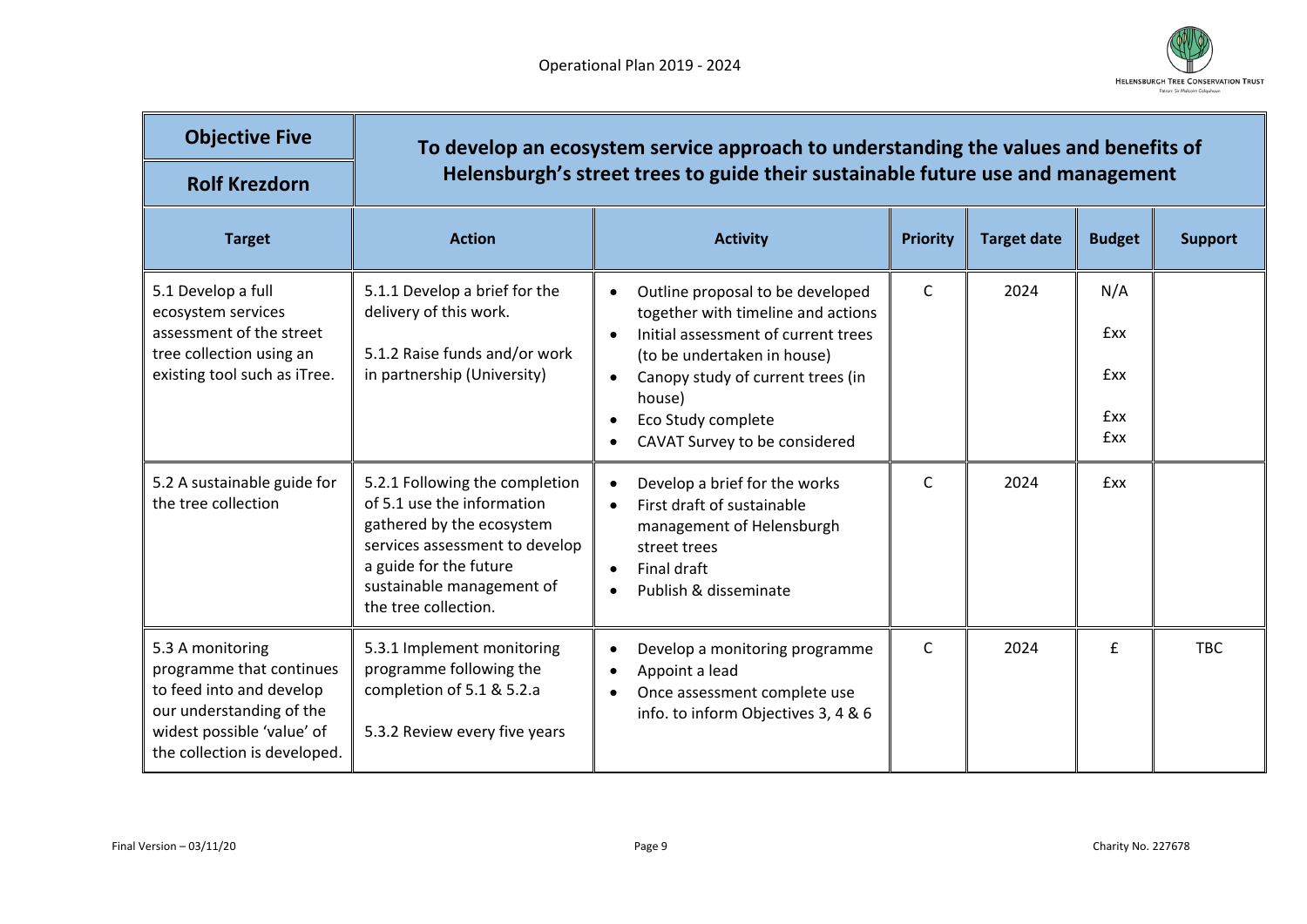

| <b>Objective Six</b><br><b>Sandy Kerr</b>                  |                                                                                          | To promote the social, environmental and economic value of the street tree heritage<br>locally and nationally                                                              |                 |                                                  |               |      |  |  |
|------------------------------------------------------------|------------------------------------------------------------------------------------------|----------------------------------------------------------------------------------------------------------------------------------------------------------------------------|-----------------|--------------------------------------------------|---------------|------|--|--|
| <b>Target</b>                                              | <b>Actions</b>                                                                           | <b>Activity</b>                                                                                                                                                            | <b>Priority</b> | <b>Target Date</b>                               | <b>Budget</b> | Lead |  |  |
| 6.1 An annual<br>communication plan to<br>promote the HTCT | 6.1.1 Develop a<br>communications plan<br>6.1.2 Agree and review annual<br>targets       | Example communication plan<br>Trustees to approve and agree<br>media list<br>Set annual targets and allocation<br>of tasks<br>Agree Lead                                   | A               | April 2021<br>May 2021<br>May 2021<br>April 2021 | N/A           | ALL  |  |  |
| 6.2 An annual educational<br>event with local schools      | 6.2.1 Organise an annual<br>schools event in partnership<br>with local schools each year | Agree activity based around eco<br>schools or Annual Earth Day (22nd<br>April)<br>Agree Lead<br>Approach schools and agree<br>Allocation of funds<br>Organise annual event | $\mathsf{C}$    | 2021                                             | £xx           | ALL  |  |  |
| 6.3 An up to date and<br>active web site                   | 6.3.1 Annual update the<br>website to be undertaken                                      | Appoint IT expert and Lead.<br>$\bullet$<br>Launch new layout<br>Allocate and agree revised content<br>$\bullet$<br>Monitor and review every six<br>$\bullet$<br>months    | A               | 2020                                             | <b>Exx</b>    | ID   |  |  |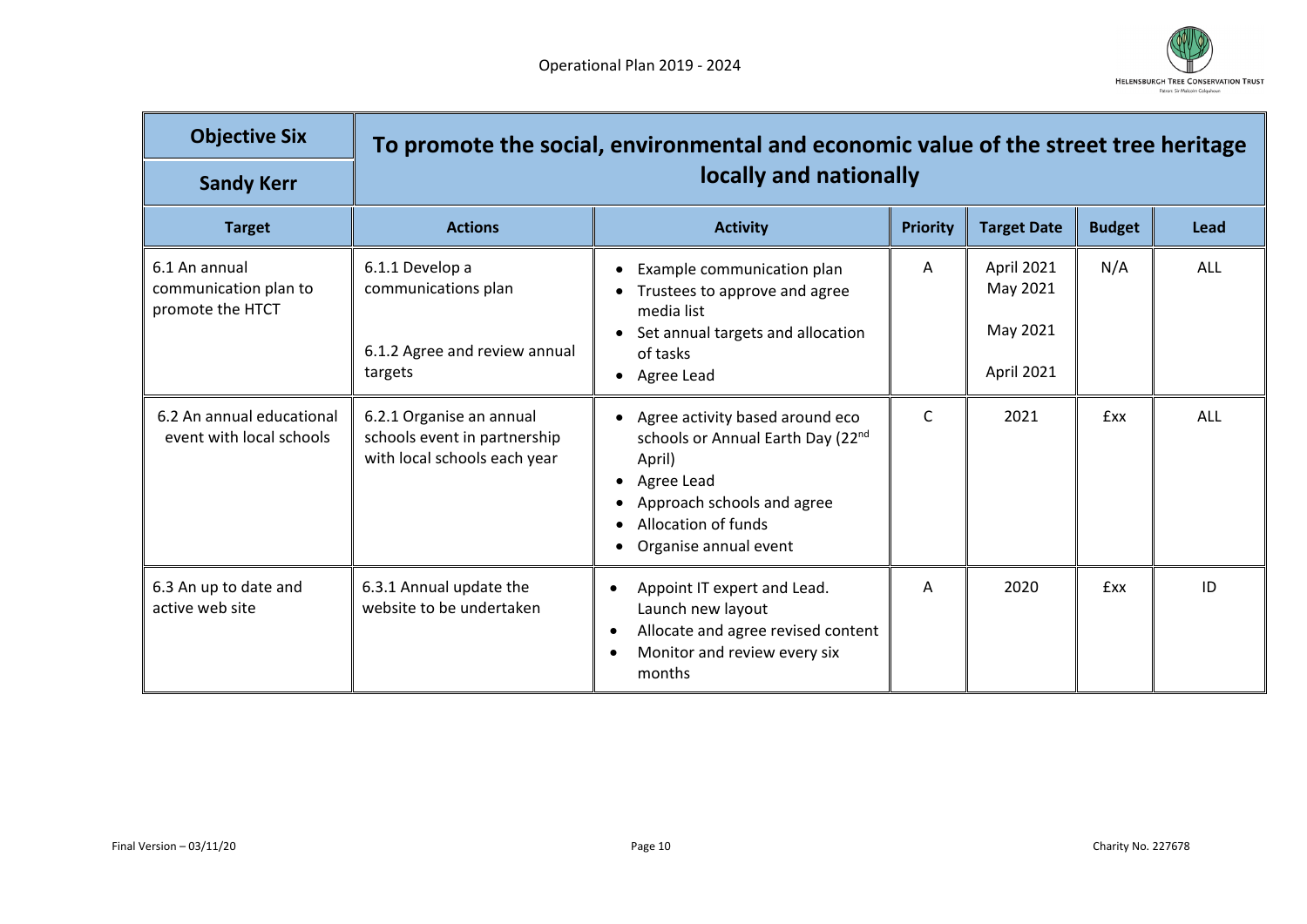

| 6.4 Additional accolades<br>for the tree collection to<br>ensure greater protection | 6.4.1 Consider other awards<br>and collection status to help<br>raise the Street tree profile and<br>significance | Consider and discuss developing a<br>National Collection of trees (Plant<br>Heritage), The Queens<br>Commonwealth canopy, etc. | 2024 | £? | ALL        |
|-------------------------------------------------------------------------------------|-------------------------------------------------------------------------------------------------------------------|--------------------------------------------------------------------------------------------------------------------------------|------|----|------------|
|                                                                                     |                                                                                                                   | Appoint Lead                                                                                                                   |      |    | <b>TBC</b> |